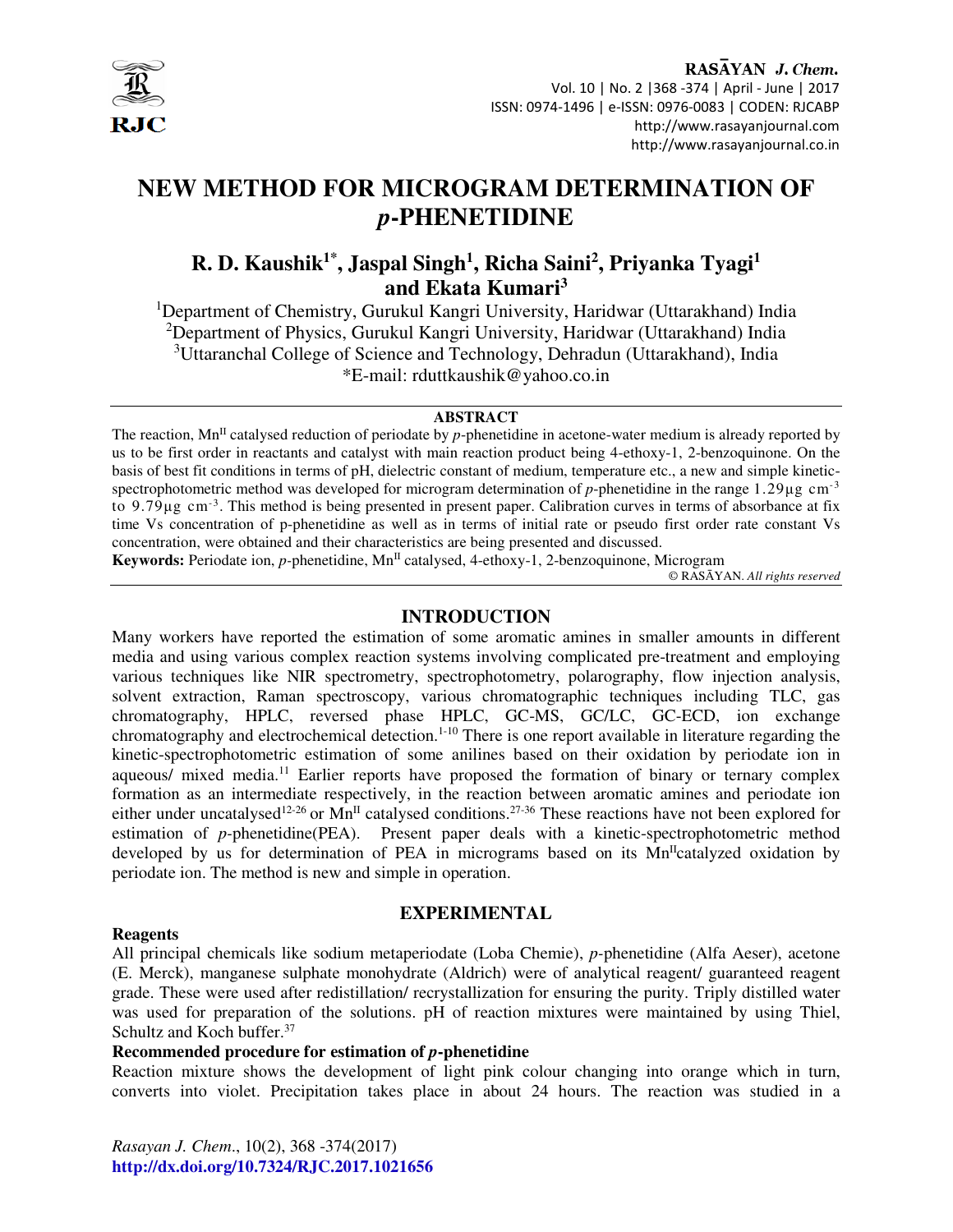### RASAYAN J. Chem. Vol. 10 | No. 2 |368 -374 | April - June | 2017

spectrophotometric cell. For starting the reaction, NaIO<sub>4</sub> solution of known concentration (maintained at same temperature as maintained for all other reactants) was added to the reaction mixture containing the  $PEA$ ,  $Mn^{\text{II}}$  and buffer. The reaction mixture was immediately transferred to the cuvette of double beam spectrophotometer (Shimadzu- UV-2550) in which the same temperature was maintained with the help of Shimadzu TCC-240 - an in-built temperature control unit with an accuracy of  $\pm$  0.1<sup>o</sup>C. The wavelength was fixed at 465 nm – which is the  $\lambda_{\text{max}}$  of the reaction mixture.  $\lambda_{\text{max}}$  was found to remain unchanged during study under experimental conditions (Fig.-1).



Fig.-1: Determination of absorbance maxima at  $[PEA] = 8.0 \times 10^{-5}$  mol dm<sup>-3</sup>, [NaIO<sub>4</sub>] = 3.0 × 10<sup>-4</sup> mol dm<sup>-3</sup>,  $\lambda$  <sub>max</sub> = 465 nm, [Mn<sup>II</sup>] = 1.456 × 10<sup>-6</sup> moldm<sup>-3</sup>, Acetone = 5.0% (v/v), Temp. = 35  $\pm$  $0.1^{\circ}$ C, pH = 6.5.

The finally worked out conditions for the purpose of kinetic-spectrophotometric determination of PEA in acetone-water medium as it reduces the periodate ion are,  $[Mn<sup>H</sup>] = 7.28 \times 10^{-7}$  mol dm<sup>-3</sup>, [NaIO<sub>4</sub>] = 1.0 ×  $10^{-3}$  mol dm<sup>-3</sup>, Acetone = 5.0 % (v/v), pH = 6.5,  $\lambda_{\text{max}}$  = 465 nm, Temp. = 35.0  $\pm$  0.1°C, [PEA] = unknown in the range of 1.29  $\mu$ g cm<sup>-3</sup>to 9.79 $\mu$ g cm<sup>-3</sup>.

Stock solutions of PEA and Mn<sup>II</sup> were prepared in respectively, acetone and water. Calculated volumes of these solutions and exxtra acetone was added for maintaining desired acetone concentration. Finally the reaction mixture was made upto required volume(less the volume of periodate to be added) by using the buffer described in reagents. This mixture and stock solution of NaIO4 were then clamped in a thermostat at  $35.0 \pm 0.1^{\circ}$ C. After 25 minutes, a pre-calculated amount of the periodate solution was added to the mixture and stirred to initiate the reaction. Similarly, different sets were prepared in by varying the [PEA].

The reaction mixture was transferred to the cuvette of spectrophotometer immediately. The same temperature was maintained in spectrophotometer cell too. The absorbance was recorded after repeated intervals of 30 seconds. Plane mirror method was applied on the absorbance vs time plots for different sets for evaluation of the initial rates,  $[(dA/dt)_{30}]$  after 30 seconds from the start of the reaction. Guggenheim's method<sup>38</sup> was employed for evaluation of the pseudo first order rate constants  $(k_{obs})$ . Method of least squares was used for obtaining the linear calibration curves. The calibration curves in terms of plots of type 'A', type 'B', type 'C', type 'D', type 'E' and type 'F' were obtained. These plots respectively were, in terms of  $A_{60}$  or  $A_{120}$  or  $A_{180}$  or  $A_{240}$  or initial rate or  $k_{obs}$  vs [PEA] plots (Fig. 2, 3). Here  $A_{60}$  or  $A_{120}$  or  $A_{180}$  or  $A_{240}$  are the absorbance values respectively after 60, 120, 180 and 240 seconds from the start of reaction.The sample of PEA containing unknown amount of PEA may be treated as above and [PEA] may be determined in aqueous solutions/ water samples by noting the absorbance of reaction mixture at different times or evaluating initial rate in terms of  $(dA/dt)_{30}$  or  $k_{obs}$  and using different calibration curves.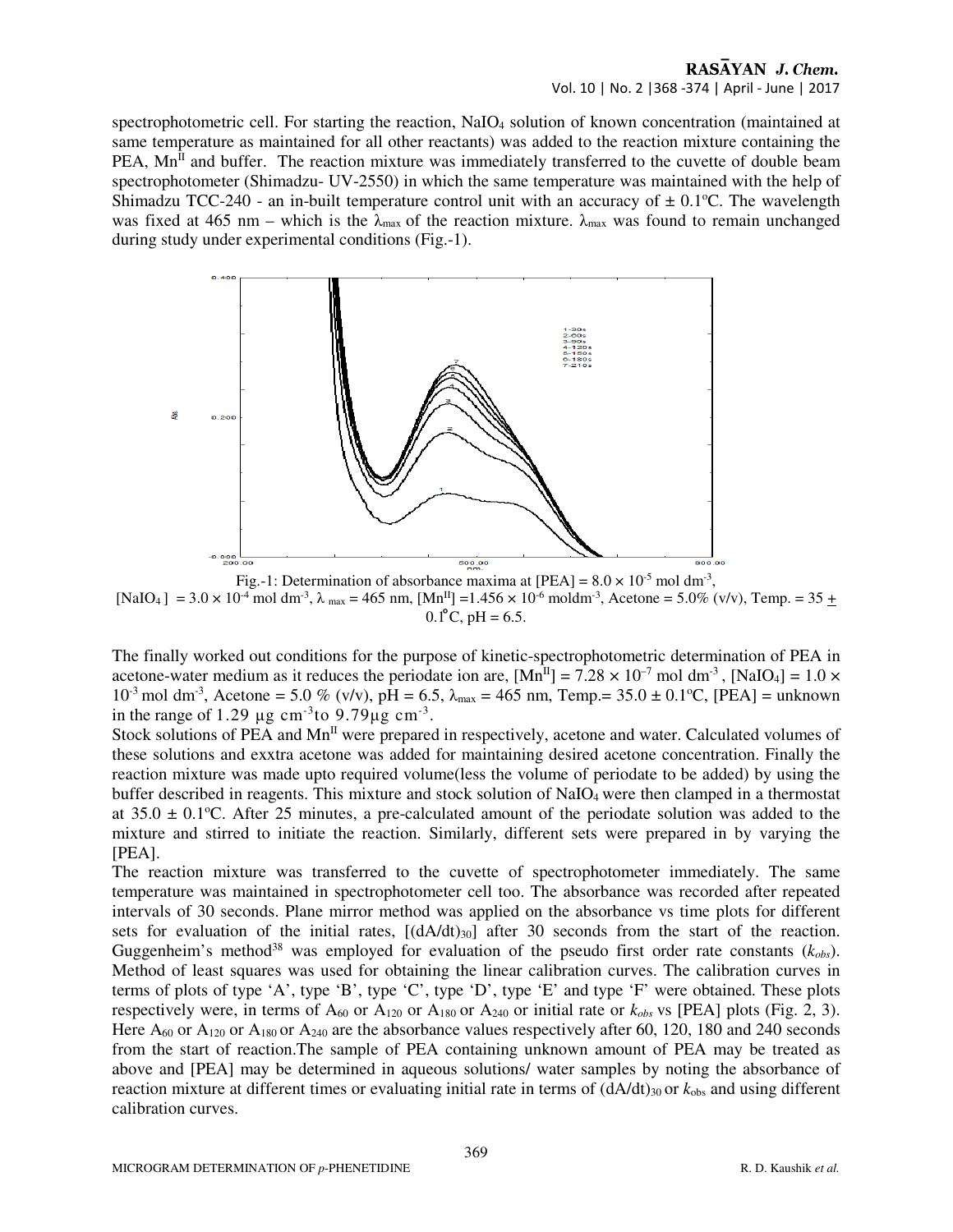

Fig.-2: Calibration curves of Type A, B, C and D  $[NaIO_4] = 1.0 \times 10^{-3}$  mol dm<sup>-3</sup>,  $[Mn^{II}] = 7.28 \times 10^{-7}$  mol dm<sup>-3</sup>, Acetone = 5.0 % (v/v), Temp. = 35.0  $\pm$  0.1°C, pH = 6.5,  $λ_{max} = 465$  nm



Fig.-3: Calibration curves of Type E and F  $[NaIO_4] = 1.0 \times 10^{-3}$  mol dm<sup>-3</sup>,  $[Mn<sup>H</sup>] = 7.28 \times 10^{-7}$  mol dm<sup>-3</sup>, acetone = 5.0 % (v/v), Temp. = 35.0  $\pm$  0.1°C,  $pH = 6.5$ ,  $\lambda_{max} = 465$  nm.

# **Effect of interferrances**

The method is not applicable in presence of most of the aromatic amines/ anilines as these might react with periodate and absorption maxima of the reaction mixture may get influenced. The ions like Na<sup>+</sup>,  $NO<sub>2</sub>^-$ ,  $ClO<sub>4</sub>^{-2}$ ,  $NO<sub>3</sub>^-$ ,  $K^+$ , and  $SO<sub>4</sub>^{-2}$  were found not interfering the procedure developed. A pretreatment is required for separating/ precipitating/ masking metals like, Fe, Hg, Mo, Ni, Pb, Sb, Se, U, Ag, As, Zn, Co, Cd, Cr, Cu and B as these are expected interferrants in this method. For this purpose,  $H_2S$  may be passed in presence of  $0.3 \text{ M H}^+$  solution, followed by filtration and boiling off  $H_2S$ , addition of a dilute alkaline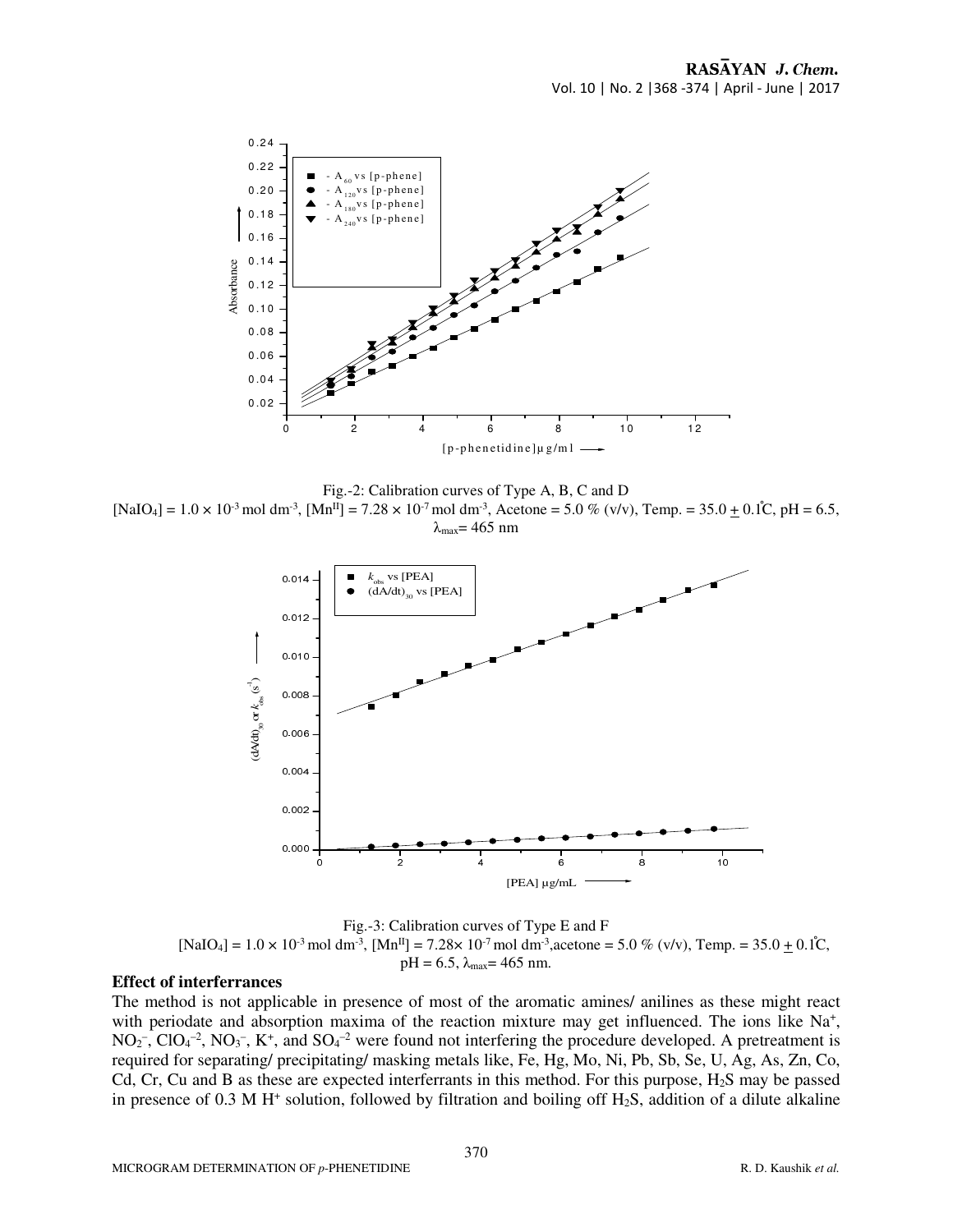solution of  $\alpha$ -nitroso-β-naphthol and filtering the solution followed by its neutrallisation<sup>39</sup>. Fe may be removed by precipitation using basic formate method.<sup>40-42</sup> In absence of these given interferences, the method proposed by us may successfully be used for the determination of [PEA] in micrograms.

#### **RESULTS AND DISCUSSION**

The reaction under consideration (under uncatalysed and catalysed conditions) is already reported<sup>17, 43</sup> to show first order in PEA, periodate and  $Mn^{\text{II}}$ . Optimum value of rate has been reported at pH = 6.5. Negative solvent effect or an increase in rate with increase in dielectric constant of medium as another characteristic feature of this reaction. The reaction is not influenced by free radical scavengers and the main product of the reaction is 4-ethoxy-1, 2-benzoquinone. Fir initial part of reaction, 1 mol of PEA consumes 2 moles of periodate as given by the equation:

$$
Mn^{II}
$$
  
C<sub>2</sub>H<sub>5</sub>OC<sub>6</sub>H<sub>4</sub>NH<sub>2</sub> + 2IO<sub>4</sub><sup>-</sup> + 2H<sup>+</sup>  

$$
Mn^{II}
$$
  
C<sub>2</sub>H<sub>5</sub>OC<sub>6</sub>H<sub>3</sub>O<sub>2</sub> + 2HIO<sub>3</sub> + NH<sub>3</sub> (1)

The rate law can be given by Eq.  $(1)$ ,

 $d[C]/dt = k_{cat} [PEA]_0 [IO_4^-]_0 [Mn^II]$  (2)

Where  $k_{cat}$  is the rate constant.  $[IO_4]_0$  and  $[PEA]_0$  represent respectively, the initial concentration of periodate and substrate.

As already reported<sup>44</sup>, the probable mechanism based on kinetic and other studies, is as follows:

$$
C_2H_5OC_6H_4NH_2 + Mn^{2+} \xrightarrow[K_2]{K_1} [C_1]
$$
 (3)

$$
[C_1] + [IO_4^-] \xrightarrow{k} [C_2] (fast)
$$
 (4)

$$
[C_2] + H^+ \longrightarrow [C_3] + HIO_3 + Mn^{2+} (slow)
$$
 (5)

$$
[C_3] + IO_4 + H^+ \longrightarrow [C_4] + H_2O + HIO_3 \text{ (fast)}
$$
 (6)

In steps (1-6),  $[C_1]$ ,  $[C_2]$ ,  $[C_3]$  and  $[C_4]$  are intermediates, out of which  $[C_4]$  appears to undergo very slow reorganization/ hydrolysis to yield the reaction product, C<sub>5</sub>.

$$
[C_4] \longrightarrow [C_5] (Product) \tag{7}
$$

The formation of intermediates  $[C_1]$  and  $[C_2]$  in a rapid step having low values of equilibrium constants,  $K_1$  and  $K_2$ , is assumed in the proposed mechanism. Mn<sup>2+</sup> appears to play an important role in formation of ternary complex,  $[(PEA)Mn(H_4IO_6)]^+$ , in which Mn is important for electron transfer. High negative value of entropy of activation and the effect of dielectric constant on the reaction rate that support the solvation effects operating, as well as the formation of a charged intermediate complex  $C_2$  by the attack of  $IO_4^-$  on the nitrogen of anilino group due to stabilization of positive charge on aniline nitrogen, have already been reported for the uncatalyzed/ catalyxed periodate oxidation of anilines.<sup>22, 42-44</sup>

Following equations of straight line describe the speciality of various calibration curves:

$$
A_{60} = 1.13 \times 10^{-2} + 13.23 \times 10^{-3} \text{ [PEA]}
$$
 (8)

$$
A_{120} = 1.40 \times 10^{-2} + 16.42 \times 10^{-3} \text{ [PEA]}
$$
 (9)

$$
A_{180} = 1.73 \times 10^{-2} + 17.85 \times 10^{-3} \text{ [PEA]}
$$
 (10)

$$
A_{240} = 1.98 \times 10^{-2} + 18.39 \times 10^{-3} \text{ [PEA]} \tag{11}
$$

 $(dA/dt)_{30} = 0.0012 \times 10^{-2} + 0.11 \times 10^{-3}$  [PEA] (12)

 $k_{\text{obs}} = 0.68 \times 10^{-2} + 0.73 \times 10^{-3}$  [PEA] (13)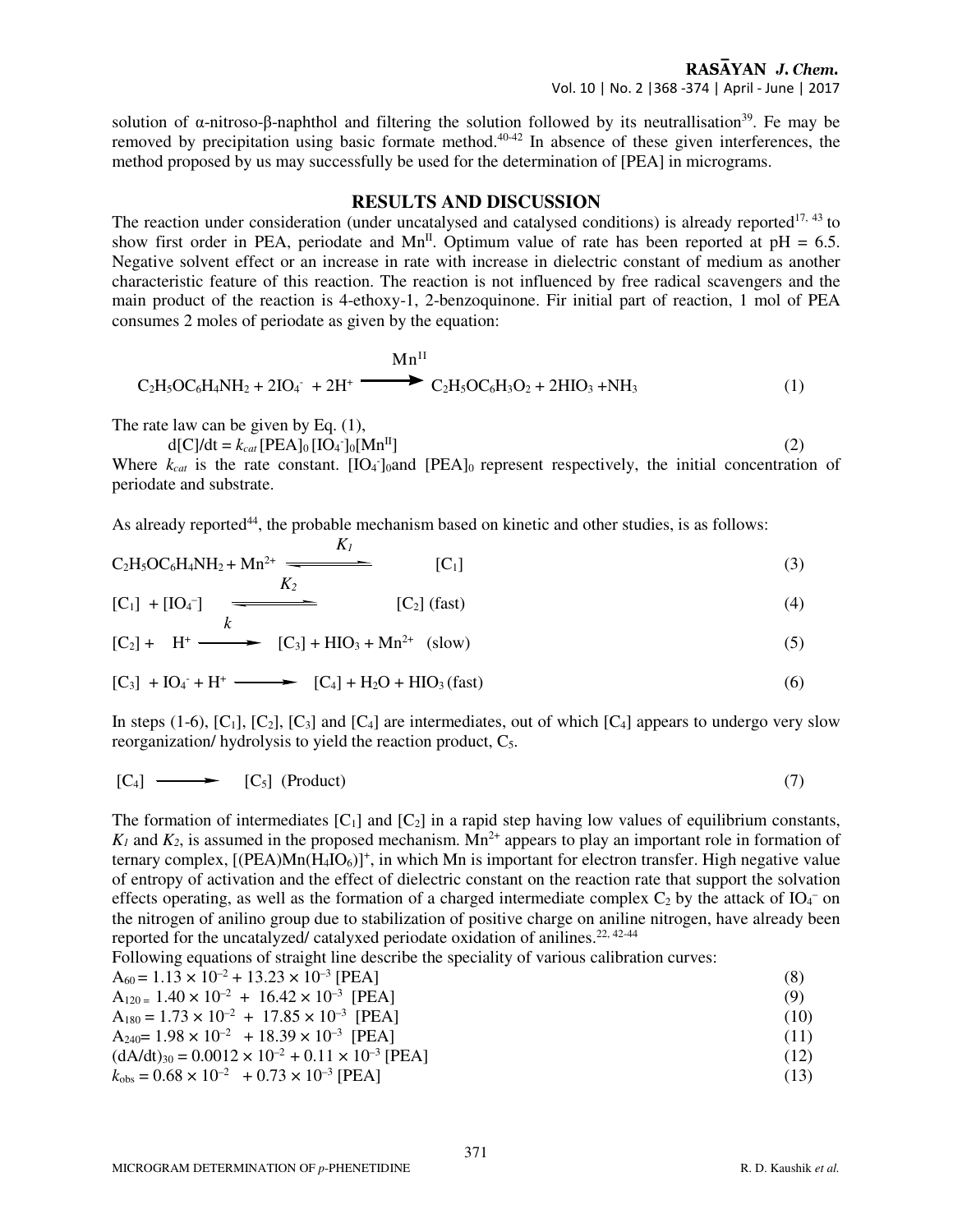# RASAYAN J. Chem.

#### Vol. 10 | No. 2 |368 -374 | April - June | 2017

In equation 8-11, the values of intercept and slope are in absorbance units and absorbance units  $\mu$ g<sup>-1</sup> cm<sup>3</sup> respectively while these are absorbance units  $s^{-1}$  and cm<sup>3</sup>  $\mu$ g<sup>-1</sup> s<sup>-1</sup> in equation 12-13. The [PEA] are in  $\mu$ g  $\text{cm}^{\text{-3}}$ .

| $= 35 \pm 0.1^{\circ}C$                                                                                      |           |           |           |           |                    |           |
|--------------------------------------------------------------------------------------------------------------|-----------|-----------|-----------|-----------|--------------------|-----------|
| Parameter                                                                                                    | Plot A    | Plot B    | Plot C    | Plot D    | Plot E             | Plot F    |
|                                                                                                              | (60 s)    | (120 s)   | (180 s)   | (240 s)   | $(k_{\text{obs}})$ | (rate)    |
| Linear range of [PEA]<br>$(\mu g \text{ cm}^{-3})$                                                           | 1.29-9.79 | 1.29-9.79 | 1.29-9.79 | 1.29-9.79 | 1.29-9.79          | 1.29-9.79 |
| Molar absorptivity<br>$(dm3.mol-1.cm-1)$                                                                     | 1814.89   | 2252.49   | 2448.66   | 2522.74   |                    |           |
| Sandell's sensitivity( $\mu$ g.cm <sup>-2</sup> )                                                            | 0.07559   | 0.0609    | 0.05602   | 0.05438   |                    |           |
| Slope $\times 10^3$ absorbance units.<br>$\mu$ g <sup>-1</sup> cm <sup>3</sup><br>(from regression equation) | 13.23     | 16.42     | 17.85     | 18.39     | 0.728              | 0.107     |
| Intercept $\times 10^2$ (abs. units)<br>(from regression equation)                                           | 1.134     | 1.409     | 1.725     | 1.979     | 0.676              | 0.0012    |
| Correlation coefficient                                                                                      | 0.9917    | 0.9989    | 0.9988    | 0.9979    | 0.9983             | 0.9979    |
| Coefficient of determination                                                                                 | 0.9835    | 0.9978    | 0.9976    | 0.9958    | 0.9966             | 0.9958    |
| $t^*$                                                                                                        | 9.0080    | 9.00953   | 9.1638    | 9.3156    | 20.8697            | 7.9517    |
| Relative standared Deviation $(\%)$<br>(for six determinations)<br>Recovery(%)                               | 0.4200    | 0.5215    | 0.4550    | 0.3248    | 2.4507             | 0.3216    |
|                                                                                                              | 99.77     | 99.55     | 99.55     | 99.06     | 99.55              | 99.71     |

Table-1: Kinetics runs for the preparation of calibration curves  $[Mn^{II}] = 7.28 \times 10^{-7}$  mol dm<sup>-3</sup>, [NaIO<sub>4</sub>] = 1.0 × 10<sup>-3</sup> mol dm<sup>-3</sup>, Acetone = 5.0 % (v/v), $\lambda_{\text{max}}$  = 465 nm, pH = 6.5, Temp.

\* at 0.01 significance level

A perusal of the data in table-1, shows a reasonable sensitivity, good correlation and excellent percentage recovery in the range of  $[PEA] = 1.29 - 9.79 \mu g$  cm<sup>-3</sup>. A change in absorbance by 0.001 units is caused by change in concentration of PEA by 0.054-0.076 µg cm-3 as indicated by the Sandell's sensitivity. The correlation coefficient indicates the high precision involved in the determination. 98.35% to 99.78% change in the value of absorbance or (dA/dt)i or *kobs* is caused by PEA and the rest 0.22% to 1.65% is the effect of unknown factors as suggested by the value of coefficient of determination. The value of 't' at 0.01 significance level are in the range 7.9517 to 20.8697 i.e. much higher than the tabulated critical value at 1% significance level indicating thereby less than 1% chances of error in drawing conclusions. The standard deviation is within reasonable limits for a simple method. Percentage recovery in the range 99.06% to 99.77% , is quite good.

Although lower detection limits and linear range of concentrations are available for estimation of some of the aromatic amines by using other reported methods involving/ not involving periodate oxidations $1-7$ , all of these methods require lengthy preconcentration and pretreatment of the samples including many complex reactions of the sample with oxidants and chromogenic substances. Further, most of these methods require not-readily available facilities like GC-ECD, GC-MS, solid phase extraction coupled with HPLC, differential pulse voltammetry and adsorptive stripping voltammetry, flow injection method etc. However, the requirement of cumbersome pre-treatments makes these methods more complicated.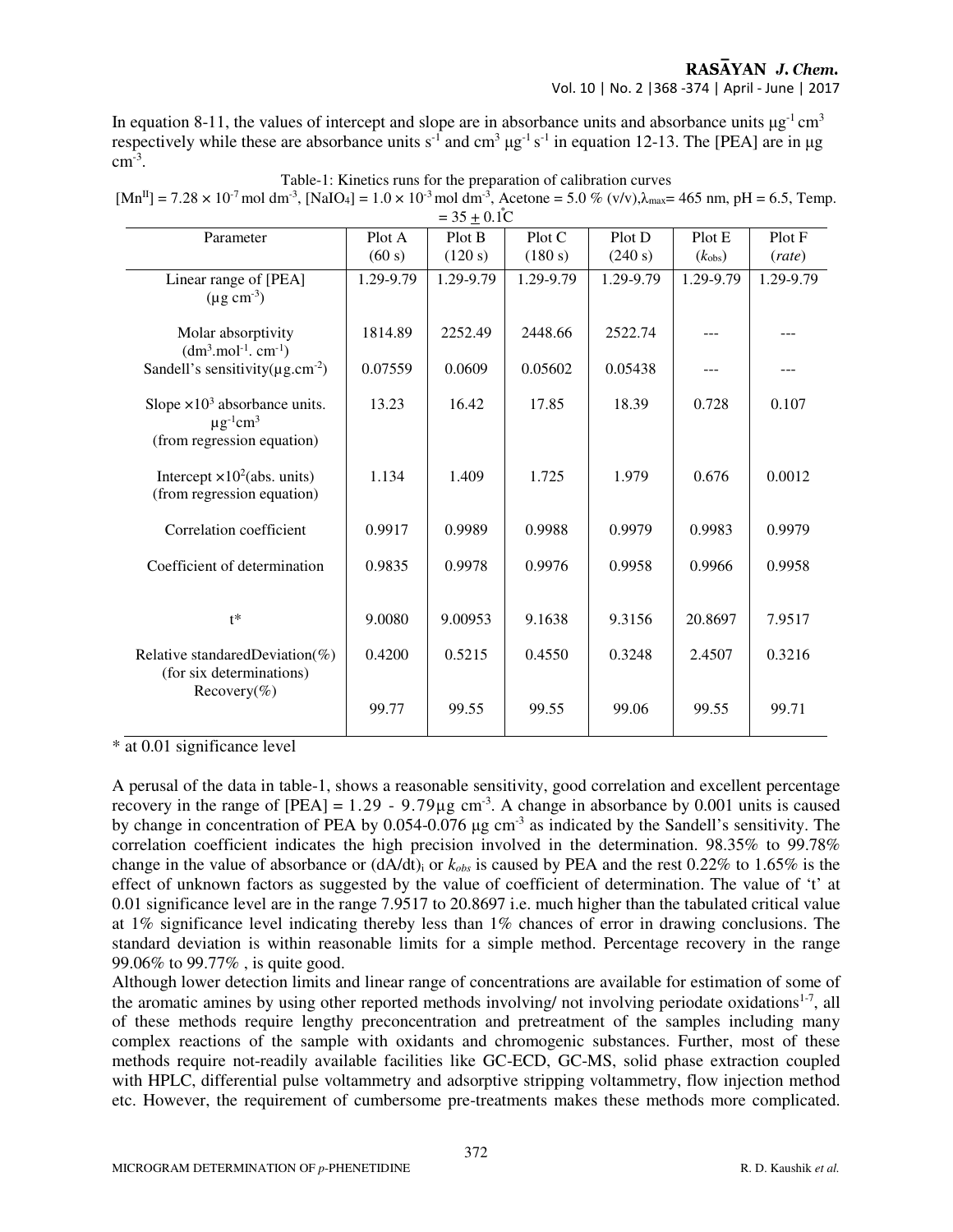The method proposed in present communication is fairly suitable for estimation of PEA at microgram level. It can be said that it is better than some of the reported methods which are applicable for estimation of *o*-anisidine and hydroxyanilines in the much higher range i.e. 1992- 9960  $\mu$ g<sup>7</sup> and 1090 – 6560  $\mu$ g<sup>8</sup>, respectively. Likewise, our method will be suitable for estimation in the procedures for removal of anilines from wastewater for the initial amounts  $2.5 \times 10^{-6}$  moles of anilines (corresponding to 342.5 µg of  $PEA$ ).<sup>9, 10</sup>

The method presented in this communication is simple, cost effective, involves the use of simple equipment (like a VIS-spectrophotometer) and chemicals that are generally available at small centers of testing and less time consuming in comparison to some of the other available methods for estimation of PEA. The characteristics of various calibration curves as given in table-1 make these methods competent for analysis. Further, no pretreatment of the samples is required except in presence of some rare interferrants.

# **REFERENCES**

- 1. T.C. Schmidt, R. Haas, K. Steinbach and E.V. Low, Fresenius *J. Anal. Chem.,***357**, 909(1997)
- 2. L. Copolovici and I. Baldea, *Anal. Bioanal. Chem*., **374**,13(2002)
- 3. R. Haas, T.C. Schmidt, K. Steinbach and E.V. Low, *Fresenius J. Anal. Chem*., **359**,497-501(1997)
- 4. H. Bornick, T. Grischek and E. Worch, *Fresenius J. Anal. Chem*., **371**, 607 (2001)
- 5. X.N. Cao, J.H. Li, H.H. Xu, J.R. Zhan, L. Lin, K. Yamamoto and L.T. Jin, *Chromatographia,* **59**, 167 (2004)
- 6. J. Barek, J. Cvacka, A. Muck, V. Quaiserova and J. Zima, *Fresenius J. Anal. Chem.,***369,** 556 (2001)
- 7. M.A. Zayed, H. Khalifa and F.A.N. El-Dien, *Microchem. J.,* **34**,204 (1986)\M.Q. Al-Abachi, T.S. Al-Ghabsha and E.S. Salih, *Microchem. J.,* **41**, 64 (1990)
- 8. C.K. Sastri, B.S.A. Andrews and K.M.M.K. Prasad, *J. Indian Council Chemists*, **19**,59 (2002)
- 9. J.H. Weisburger, *Mutation Res.,* **376**,261 (1997)
- 10. Z. Karim and Q. Husain, *Int. J. Biodeterioration & Biodegradation*, **63**, 587 (2009)
- 11. R.D. Kaushik and R. Joshi, *Asian J.Chem.,***10**, 328(1998)
- 12. R.D. Kaushik , Amrita, M. Dubey and R.P. Singh, *Asian J. Chem.,***16**, 831 (2004).
- 13. R.D. Kaushik , V. Kumar, R.K. Arya, and D. Singh, *Asian J. Chem.,***12**, 1123(2000).
- 14. R.D. Kaushik , R.P. Singh, and Shashi, *Asian J. Chem.,***15**, 1485 (2003).
- 15. R.D. Kaushik , R. Malik, and A. Kumar, *J. Indian Chem. Soc.,***87**, 317 (2010).
- 16. R.D. Kaushik , R. Kumari, T. Kumar, and P. Singh, *Asian J. Chem.,***22**, 7959 (2010).
- 17. R.D. Kaushik , A.K. Chauby, and P. K. Garg, *Asian J. Chem.,***15**, 1655 (2003).
- 18. R.D. Kaushik , R.K. Arya. and S. Kumar, *Asian J. Chem.,***12**, 1229 (2000).
- 19. R.D. Kaushik , S.D. Oswal, and D. Singh, *Asian J. Chem.,***12**, 1129 (2000).
- 20. R.D. Kaushik , V. Kumar. and S. Kumar, *Asian J. Chem.,***11**, 633 (1999).
- 21. R.D. Kaushik , D. Singh. R. Joshi, and S. Kumar, *Asian J. Chem.,* **10**, 573 (1998).
- 22. R.D. Kaushik , R. Joshi, and D. Singh, *Asian J. Chem.,***10**, 567 (1998).
- 23. R.D. Kaushik and R. Joshi, *Asian J. Chem.,* **9**, 527 (1997).
- 24. R.D. Kaushik , P. Rathi, Manila, J. Singh, and R. Yadav, *J. Chem. Pharm. Res.,***6**, 2752 (2014).
- 25. R.D. Kaushik , R. Malik, R. Aggarwal, and J. Singh, *Res. J. Pharm. Biol. Chem. Sci.,***5**, 1644 (2014)
- 26. R.D. Kaushik , Shashi, Amrita and S. Devi, *Asian J. Chem.,***16**, 818 (2004).
- 27. R.D. Kaushik , D. Kumar, A. Kumar and A. Kumar, *J. Indian Chem. Soc.,***87**, 811 (2010).
- 28. R.D. Kaushik , A. Kumar, T. Kumar, and P. Singh, *React. Kinet. Mech. Cat.,***101**, 13 (2010).
- 29. R.D. Kaushik , R. Malik, T. Kumar, and P. Singh, *Oxid. Commun.,***35**, 316 (2012).
- 30. J. Singh, R. Malik, O. Singh, Sushma, and R.D. Kaushik , *Int. J. Chem. Sci.,***12**, 445 (2014)
- 31. R.D. Kaushik , P. Sundriyal, P. Tyagi, P. Singh, and J. Singh, *Int. J. Chem. Sci.,***12**, 600 (2014).
- 32. R.D. Kaushik , J. Singh, Manila, M. Kaur, and P. Singh, *Bull. Chem. React. Eng. & Cat.,* **9**, 182  $(2014)$
- 33. R.D. Kaushik , R. Malik, O. Singh, Manila and J. Singh, *Int. J. ChemTech. Res.,***6**, 2695 (2014)
- 34. R.D. Kaushik , R. Yadav, M.M. Tiwari, P. Rathi and J. Singh, *Der Pharmacia Lettre,* **6**, 78 (2014),